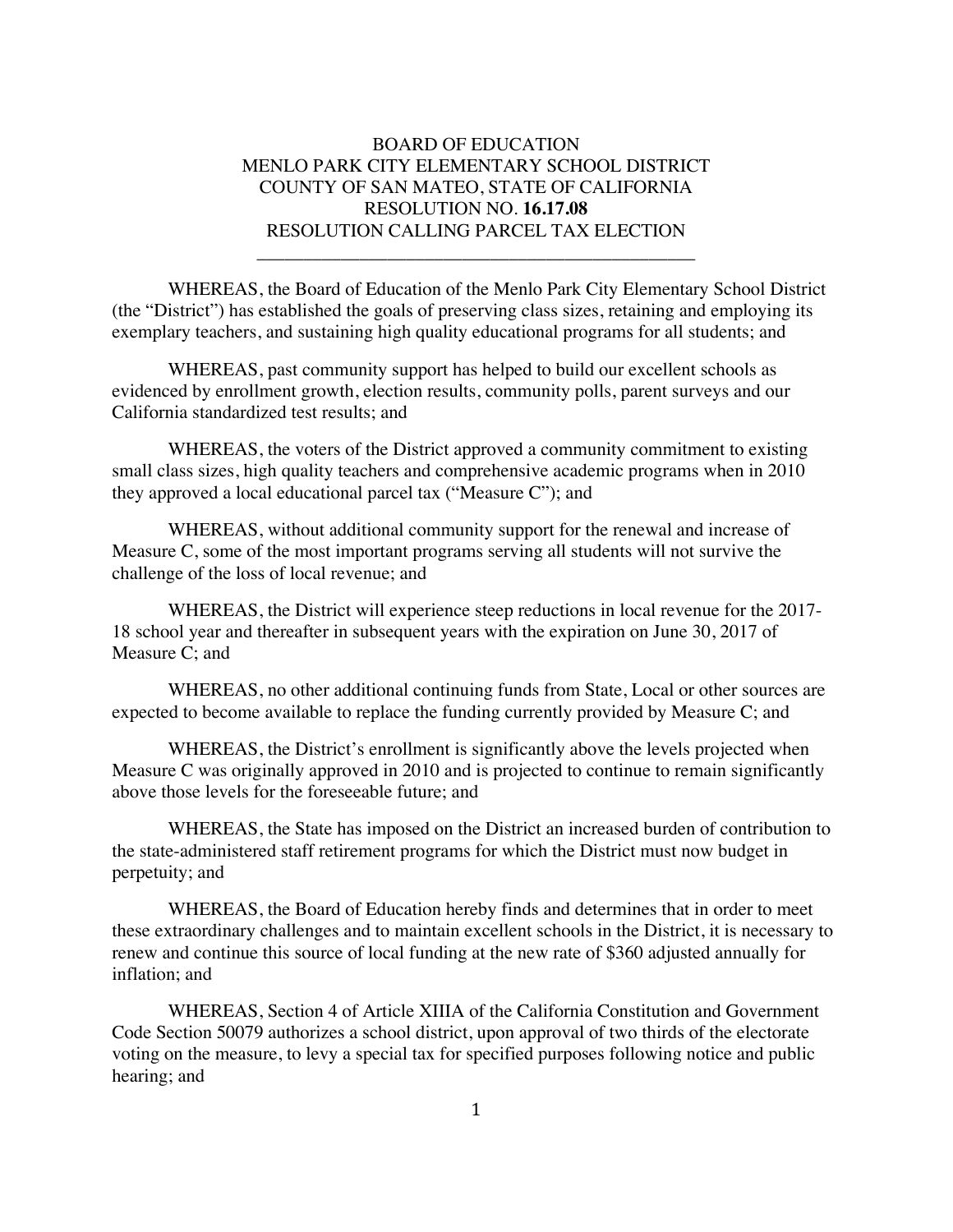WHEREAS, in the judgment of this Board, following a public hearing and comment, it is advisable to request that the Superintendent of Schools of San Mateo County call a polling place election and submit to the voters of the District the question of whether the District shall levy a special tax within the District for the purpose of raising additional revenue for the District; and

WHEREAS, pursuant to Education Code section 5342 and applicable Elections Code sections, such election shall occur on March 7, 2017, and pursuant to the Elections Code, such election may be completely or partially consolidated with any other election held on the same day and in the same territory or territory that is in part the same.

NOW, THEREFORE, the Board of Education of Menlo Park City Elementary School District does hereby RESOLVE, DETERMINE AND ORDER, as follows:

1. Recitals. This Board hereby finds and determines that the foregoing recitals are true and correct.

2. Order of Election. This resolution shall stand as the order to the San Mateo County Superintendent of Schools to call a polling place election within the boundaries of the District on March 7, 2017, for the purpose of proposing to the electors of the District the measure which will be presented to voters in substantially the form attached hereto as **Exhibit A**, ("Measure") containing the question of whether the District shall impose a special tax for the educational purposes stated therein. In addition, the full text of the Measure ("Full Ballot Text") shall appear in the ballot pamphlet in substantially the form attached hereto as **Exhibit B**. The authority for the specifications of this election order is contained in sections 5304 and 5322 of the California Education Code, and the authority for ordering the election is contained in and section 50075 et seq. of the California Government Code and Section 4 of Article XIIIA of the California Constitution.

3. Filing of Specifications of the Election Order.

(a) The Secretary of this Board of Education is ordered to cause certified copies of this resolution to be delivered to the San Mateo County Superintendent of Schools not later than Wednesday, December 7, 2016.

(b) The Secretary of this Board is also ordered to cause certified copies of this resolution and order to be delivered not later than Friday, December 9, 2016, to the Registrar of Voters and the Clerk of the Board of Supervisors of the County.

4. Formal Notice. The San Mateo County Superintendent of Schools is hereby requested to prepare and execute a Formal Notice of Parcel Tax Election and consolidation order in substantially the form attached hereto as **Exhibit C** (the "Formal Notice"), and to call the election by causing the Formal Notice to be posted in every schoolhouse in the District and at three public places in the District, in accordance with Section 5362 of the Education Code, no later than Wednesday, December 7, 2016, or to otherwise cause the notice to be published as permitted by law. The Secretary of this Board of Education, on behalf of and as may be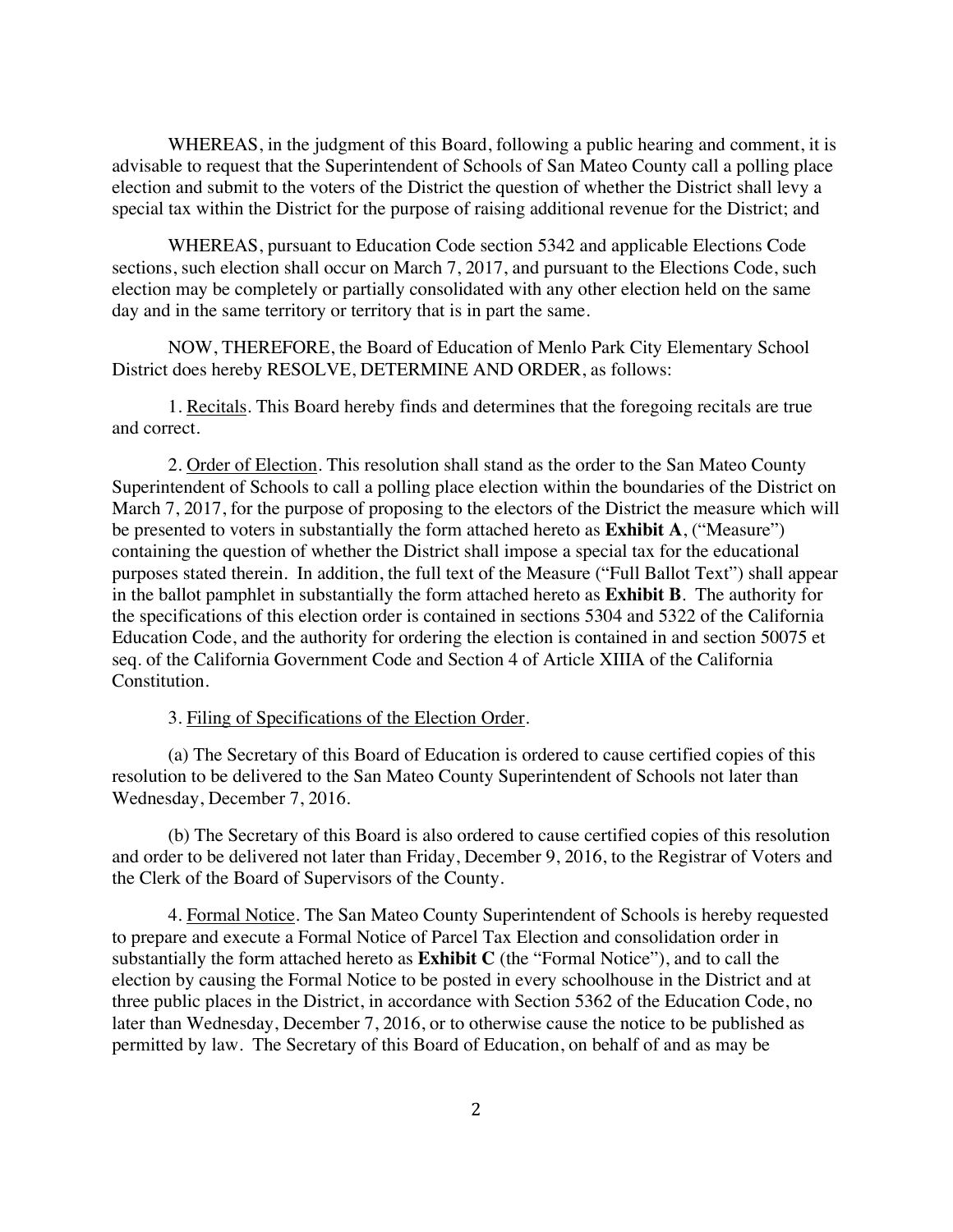requested by the County Superintendent of Schools, is authorized to cause all notices required by law in connection herewith to be published and posted, as the case may be.

#### 5. Conduct of Election.

(a) *Request to Registrar of Voters.* Pursuant to State law, the Registrar of Voters is required to, and is hereby requested to, take all steps to hold a polling place election on March 7, 2017 in accordance with law and these specifications. The election may be consolidated with another election as specified below, if such consolidation is feasible and appropriate.

(b) *Voter Pamphlet.* The Registrar of Voters is hereby requested to reprint the Measure in its entirety in the voter information pamphlet to be distributed to voters pursuant to the Elections Code. In the event the Full Ballot Text will not be reprinted in the voter information pamphlet in its entirety, the County Registrar is hereby requested to print, immediately below the impartial analysis of the measure, in no less than 10-point boldface type, a legend substantially as follows:

"The above statement is an impartial analysis of Measure \_\_\_. If you desire a copy of the measure, please call the San Mateo County Registrar of Voters at {phone number} and a copy will be mailed at no cost to you."

(c) *Consolidation.* The San Mateo County Superintendent of Schools and the Board of Supervisors of the County are requested to order consolidation of the election with such other elections as may be held on the same day in the same territory or in territory that is in part the same.

(d) *Canvass and Declaration of Results.* The Board of Supervisors of the County is authorized to canvass the returns of the election and declare the results pursuant to the Elections Code.

(e) *Required Vote.* The proposition shall become effective upon approval of two- thirds of those voting thereon.

(f) *Election Costs*. This Board of Education shall pay all costs of the election approved by the Board of Supervisors of the County as required by law.

6. Appropriations Limit. This Board of Education shall provide in each year for any increase in the District's appropriations limit as shall be necessary to ensure that proceeds of the proposed tax may be spent for the authorized purposes.

7. Collection of the Tax. Beginning July 1, 2017, if adopted by voters, the special tax shall be collected by the County of San Mateo Treasurer-Tax Collector ("County Tax Collector") and shall be levied annually for a period of seven years. The special tax shall be collected at the same time, in the same manner, and subject to the same penalties as ad valorem property taxes collected by the County Tax Collector. Unpaid special taxes shall bear interest at the same rate as the rate for unpaid ad valorem property taxes until paid.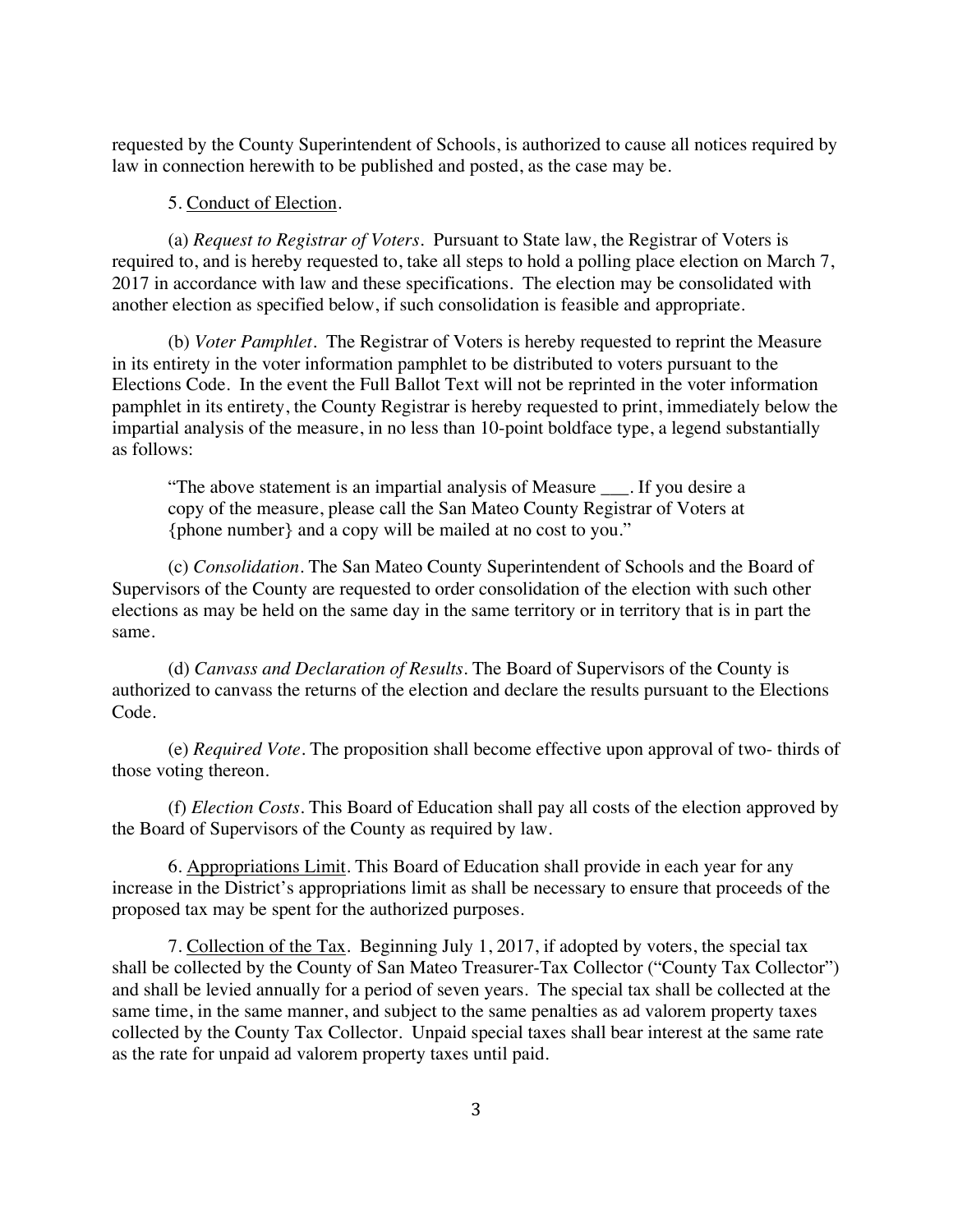The special tax shall be levied on all parcels of taxable real property in the District. "Parcel of Taxable Real Property" shall be defined as any unit of real property in the District that receives a separate tax bill for ad valorem property taxes from the County Tax Collector's Office. All property that is otherwise exempt from or upon which are levied no ad valorem property taxes in any year shall also be exempt from the special tax in such year.

With respect to all general property tax matters within its jurisdiction, the County Tax Collector shall make all final determinations of tax exemption or relief for any reason, and that decision shall be final and binding. With respect to matters specific to the levy of the special tax, including exemptions the decision of the District shall be final and binding.

8. Ballot Argument. The President of this Board, or any member or members of this Board as the President shall designate, is hereby authorized, but not directed, to prepare and file with the Registrar of Voters any ballot argument prepared in connection with the Measure, including a rebuttal argument, each within the time established by the Registrar of Voters, which shall be considered the official ballot arguments of the Board as sponsor of the Measure and to take all necessary action to prevent inclusion of false and/or misleading information in ballot materials related to the Measure.

9. Official Actions. The District Superintendent, President of the Board, or their designees are hereby authorized to execute any other document and to perform all acts necessary to place the Measure on the ballot, including making alterations to the Measure and Full Ballot Text stated in Exhibits A and B hereto, and to this Resolution, to comply with requirements of law and election officials or which are, in the judgment of the Superintendent, and/or Board President, in the best interests of the District.

PASSED AND ADOPTED this  $5<sup>th</sup>$  day of December, 2016, by the following vote:

AYES: David Ackerman, Stacey Jones, Joan Lambert, Caroline Lucas, Terry Thygesen

NOES:

ABSTAIN:

ABSENT:

President of the Board of Education Menlo Park City School District

ATTEST:

Secretary of the Board of Education Menlo Park City School District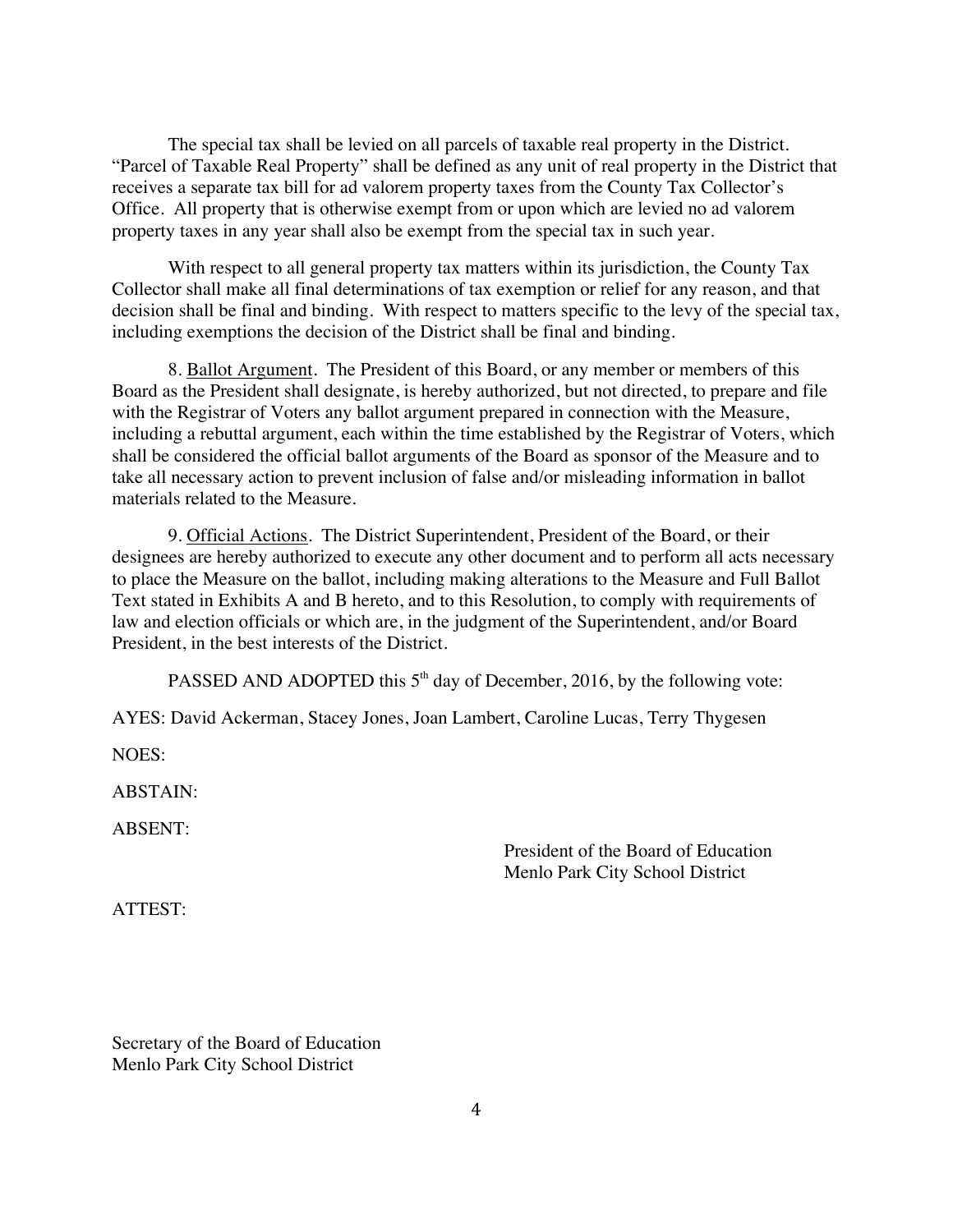### **EXHIBIT A**

### **BALLOT MEASURE SUMMARY**

To protect outstanding public schools; retain high-quality teachers, excellent programs, and reasonable class size; avoid teacher layoffs; and sustain property values, shall the Menlo Park City School District replace its expiring parcel tax at the new rate of \$360 expiring after seven years, adjusted annually for inflation, raising \$2.83 million annually to be spent only on teachers and essential educational programs at Encinal, Laurel, Oak Knoll, and Hillview schools with independent oversight, annual audit, and senior exemption?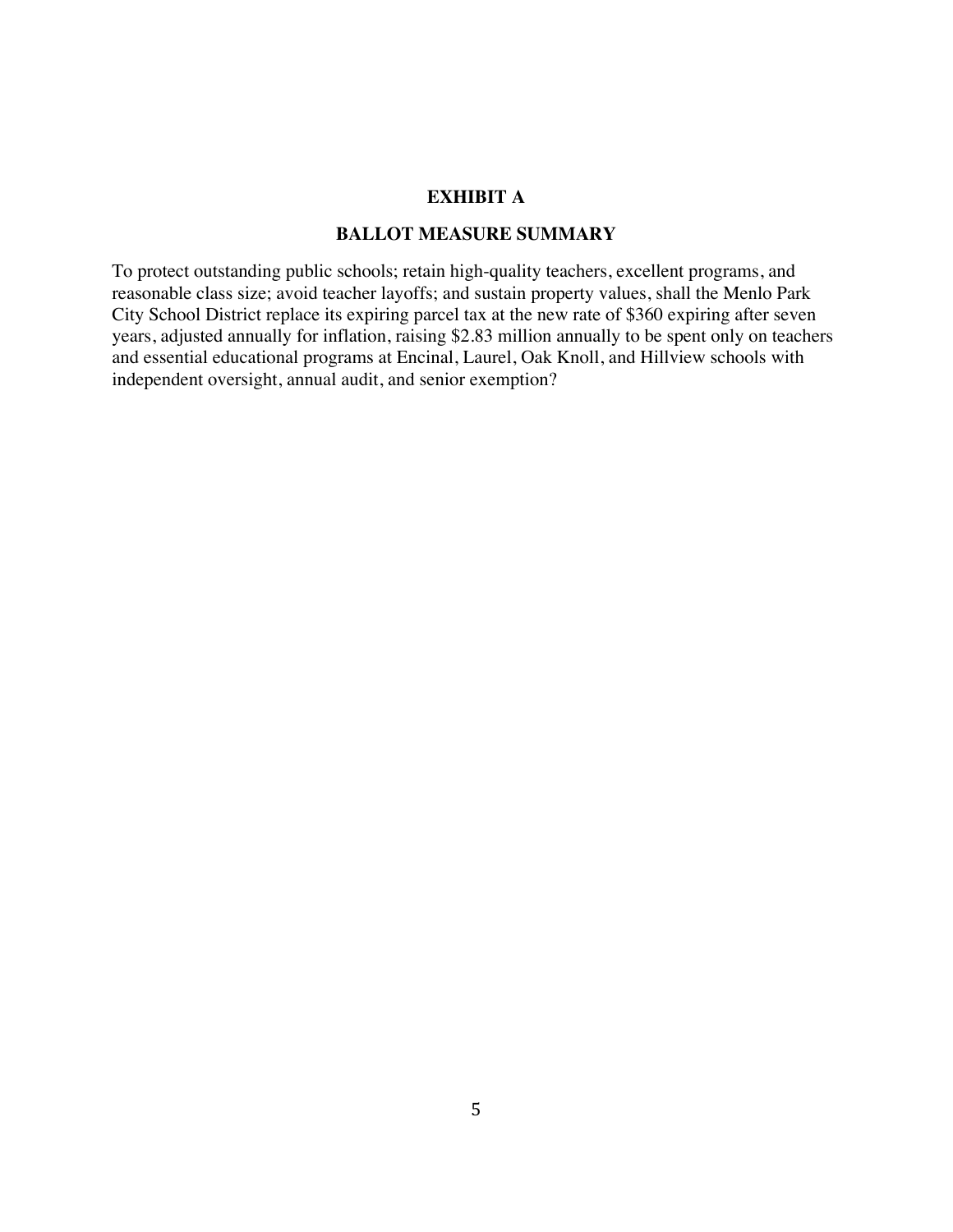# **EXHIBIT B FULL BALLOT TEXT Menlo Park City School District**

**Measure \_\_**

[letter designation to be assigned by County Registrar of Voters]

#### **Menlo Park City Elementary School District Excellence in Education Act**

This Measure may be known and referred to as the "Menlo Park City Elementary School District Excellence in Education Act."

#### **FINDINGS**

The Board of Education of the Menlo Park City Elementary School District (the "District") believes an excellent comprehensive education is the foundation of a thriving community. As a locally funded and controlled district, the citizens determine the quality of our local schools based on our community values. To provide the education our community expects and deserves, the District has established the goals of preserving class sizes, retaining and employing exemplary teachers, and maintaining high quality educational programs such as science, art, music, and library for all students.

The District will experience steep reductions in local revenue for the 2017-18 school year and in subsequent years with the expiration of a local educational parcel tax ("Measure C") on June 30, 2017. Measure C, overwhelmingly approved by voters in 2010, provided funds to offset deep state cuts to education and growing enrollment. The \$207 per parcel that the district receives in Measure C's final year (2016-17) totals \$1.6 million.

Rather than decline or even plateau, the District's enrollment continues to increase beyond anticipated levels. Since the 2010 passage of Measure C, enrollment at Encinal, Laurel, Oak Knoll, and Hillview has risen over 18%. Enrollment in our district schools is projected to increase by at least 10% over the next eight years. Additionally, cuts the state made to schools during the national economic downturn have not been restored to districts like Menlo Park

Complicating the District's financial planning, the State of California has forced all public school districts to double the rate of pension contribution paid for by the local district. By the year 2020, the District will be required to pay \$3 million more per year than it paid in 2015. This increase is a result of the state's move to extend the solvency of the state-controlled pension system. Neither the district staff, nor the Board, has the ability to control this requirement. The District must now budget in perpetuity for the increase in its pension contribution.

The Board of Education does not expect additional continuing funds from state, local, or other sources to become available in an amount sufficient to protect reasonable class sizes, high quality teachers, and comprehensive educational programs currently provided by Measure C. Recent shifts in the state's approach to school funding require communities like Menlo Park and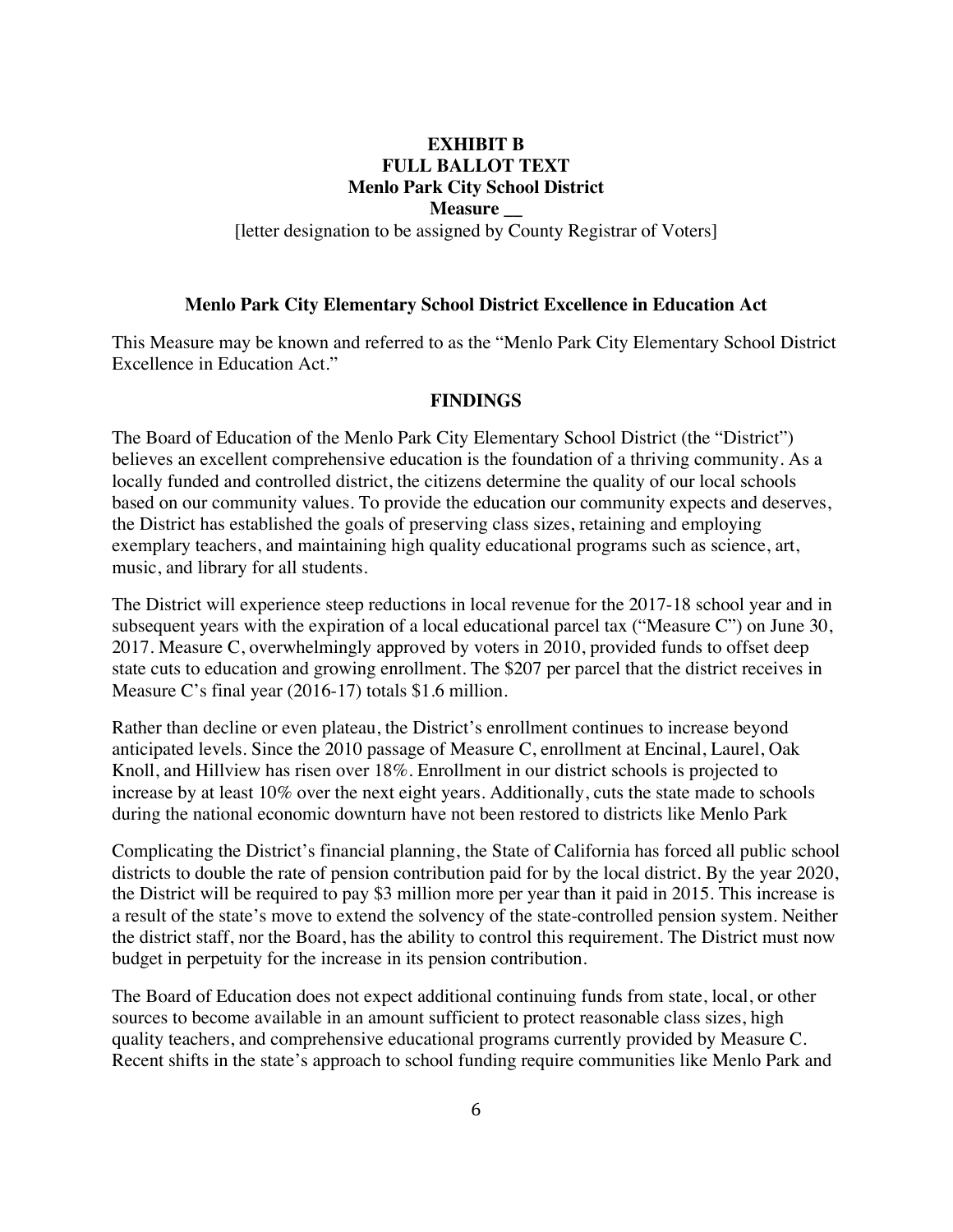Atherton to shoulder an ever-larger share of funding for their local schools, and this condition will not change in the foreseeable future.

The Board of Education and District staff value all community members' input and engaged in a months-long public process of dialogue with the community around balancing the level of local funding the schools need to maintain their quality with what the community supports. Outreach included at least 20 articles published in local papers, meeting notices in The Almanac and on local social media, 500+ attendees to 5 Board meetings and 3 public input sessions, 469 online input forms submitted and read, 80+ speakers during public comment, 18,000 MPCSD residents invited to complete community survey, and 1000s of hours of staff and volunteer time. The District also assessed the lessons learned from the many successful community support efforts, as well as the one that did not garner the supermajority necessary for passage. The overwhelming message from a range of stakeholders is clear--*the community values its schools and, with fiscal responsibility and clarity of purpose, wants to do whatever it takes to protect quality teachers and programs*.

The amount of increase the Board is requesting from voters will not prevent all cuts from being made; but if voters approve this measure, the district can maintain reasonable class sizes, librarians, science aides, credentialed art teachers at all schools, and a comprehensive elective offering at Hillview Middle School. While these additional revenues will ensure the District can retain excellent teachers, valued programs, and the District's 10-15% reserve fund in the short to medium term, the District Board and staff will partner with the community to establish an even longer-term financial plan.

Therefore, the Board of Education determined that in order to meet these extraordinary challenges and to maintain excellent schools in the District, it is necessary to replace Measure C at the new rate of \$360, resulting in an overall parcel tax increase of \$153 per parcel from the current rate of \$207, adjusted annually for inflation. The Board believes this measure is a reflection of the community's shared value of providing the strongest possible education to its children through partnership with the District.

#### **TERMS**

To protect outstanding public schools; retain high-quality teachers, excellent programs, and reasonable class size; avoid teacher layoffs; and, sustain property values, shall the Menlo Park City School District replace its expiring parcel tax at the new rate of \$360 expiring after seven years, adjusted annually for inflation, raising \$2.83 million annually to be spent only on teachers and essential educational programs at Encinal, Laurel, Oak Knoll, and Hillview schools with independent oversight, annual audit, and exemption for Seniors?

Proceeds of the Menlo Park City Elementary School District Excellence in Education Act shall be authorized to be used to provide financial support to school programs directly benefiting students, as follows:

- to retain and attract excellent classroom teachers;
- to maintain reasonable student to teacher ratios;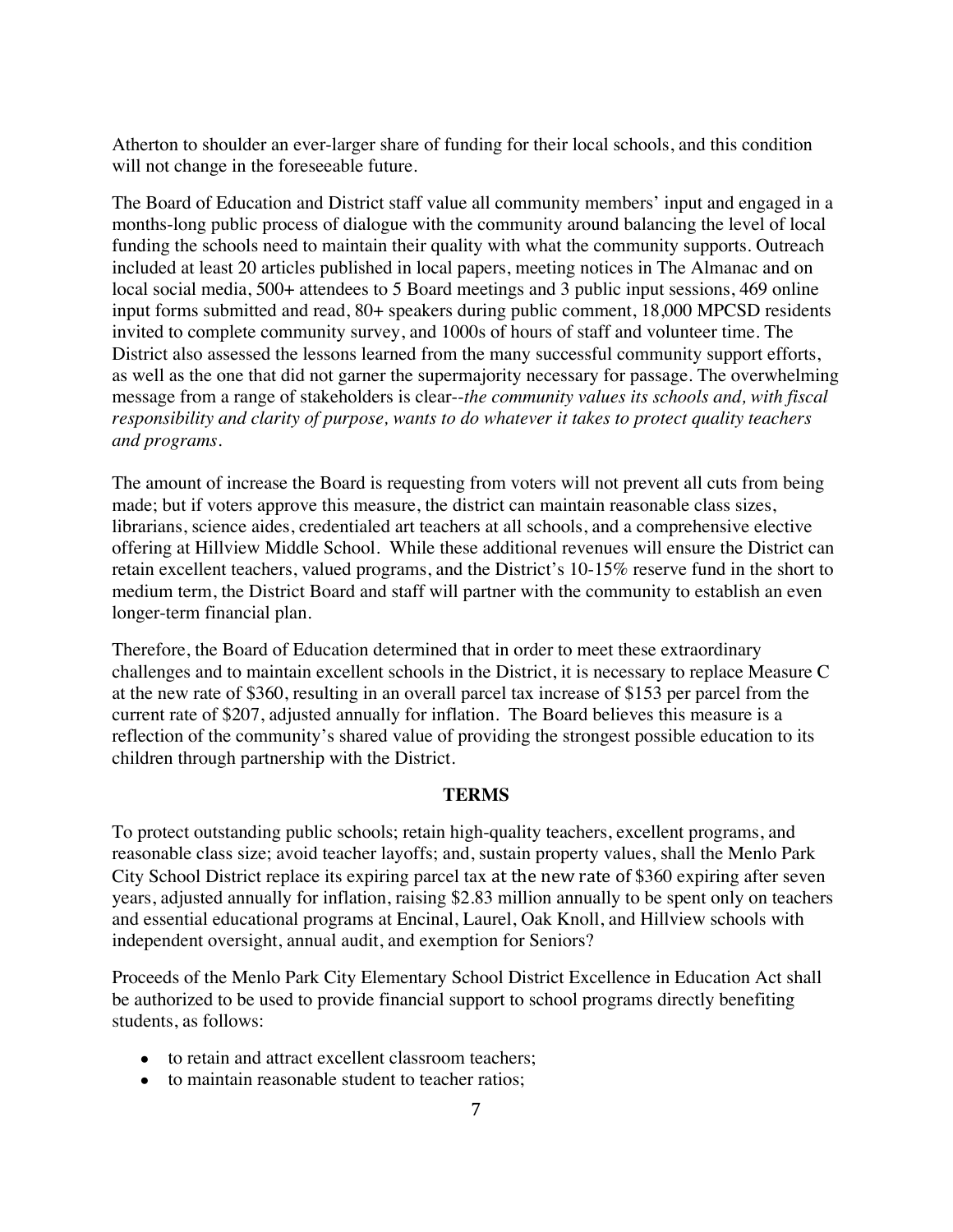- to preserve comprehensive educational programs such as science, art, music, and library; and
- to provide other supplemental financial support to the extent of the available funds to purchase instructional equipment, supplies, and materials for classroom instruction.

No proceeds shall be spent on direct or indirect costs of District administration.

Proceeds shall be fairly and equitably distributed across all schools and students, as the Board of Education of the District shall determine.

## **A. Amount and Basis of Tax**

This Measure shall authorize the District to levy a special tax of \$360 per Parcel of Taxable Real Property beginning July 1, 2017, and continuing for a period of seven (7) years. The District shall provide the County of San Mateo Treasurer-Tax Collector ("County Tax Collector") a report indicating the parcel number and amount of tax for each Parcel of Taxable Real Property.

This special tax is estimated to raise \$2.83 million in annual local funding for District schools. The amount of annual local funding raised by this special tax may vary from year to year due to changes in the number of parcels exempted from the levy and adjustment for inflation.

"Parcel of Taxable Real Property" is defined as any unit of real property in the District that receives a separate tax bill for ad valorem property taxes from the County Tax Collector's Office. All property that is otherwise exempt from or upon which no ad valorem property taxes are levied in any year shall also be exempt from the special tax in such year.

To account for the impact of inflation on the cost of delivering the classroom programs and student services supported by the Measure, the amount of the qualified special tax shall be adjusted annually, commencing with the tax levied in the 2018-19 tax year, for inflation by the change in the "Consumer Price Index for all Urban Consumers San Francisco–Oakland–San Jose (1982- 84=100)" published by the U.S. Department of Labor, Bureau of Labor Statistics. In the event this index is no longer published, the Board shall adopt a comparable index of general price levels, as it shall reasonably determine. The Board shall cause the tax to be levied at the adjusted amount, or at such lesser amount in any year in which the Board deems such reduced amount sufficient and appropriate to meet the District's budgetary needs, or believes such reduced amount is appropriate in reaction to State budget changes.

### **B. Exemptions**

Upon application and pursuant to any procedures adopted by the District, an exemption from payment of the special tax may be granted on any parcel owned by one or more persons:

- a) Sixty-five years of age or over who occupies said parcel as a principal residence; or,
- b) Receiving Supplemental Security Income for a disability, regardless of age, who occupies said parcel as a principal residence; or,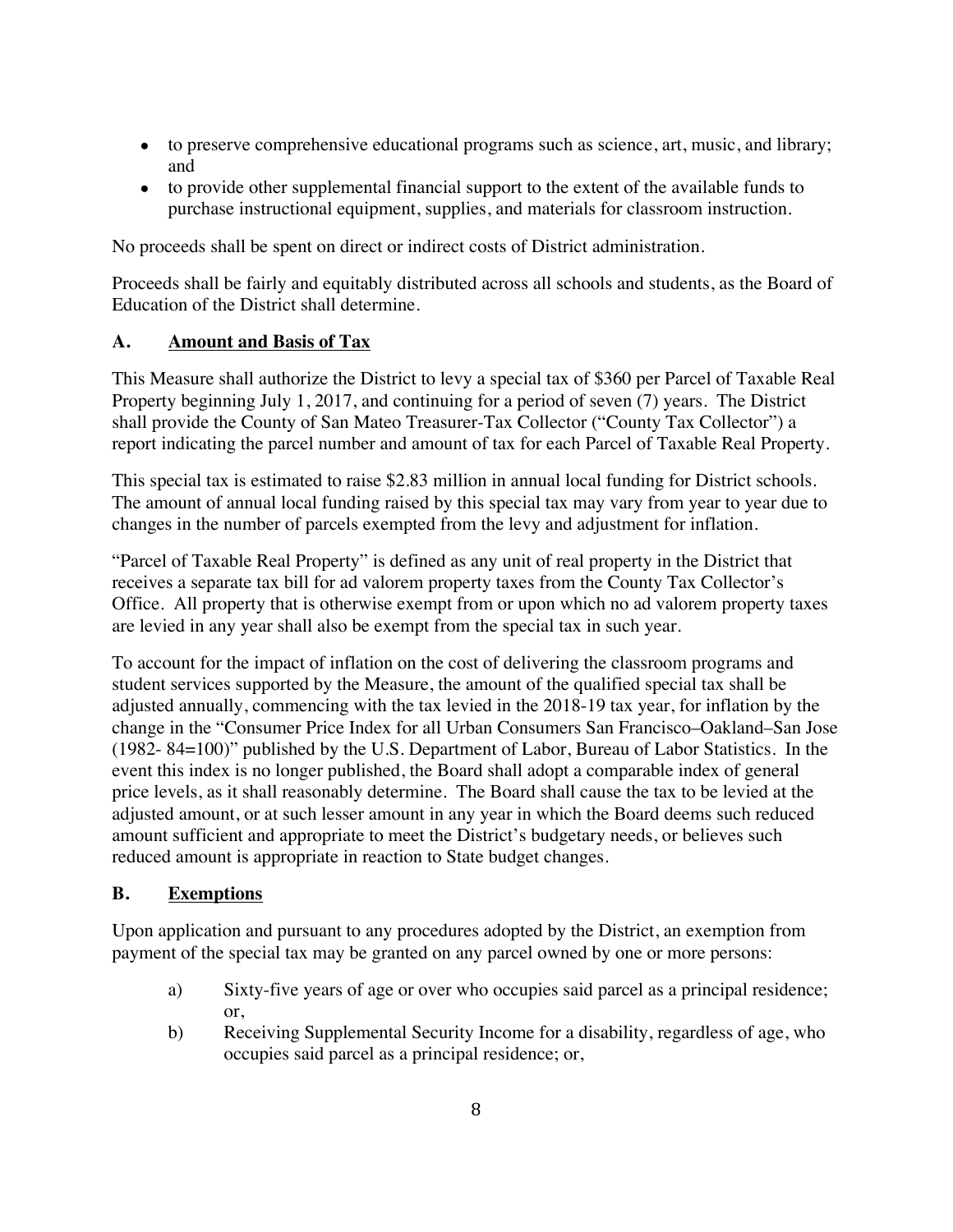c) Receiving Social Security Disability Insurance benefits, regardless of age, whose yearly income does not exceed 250 percent of the 2012 federal poverty guidelines issued by the United States Department of Health and Human Services, who occupies said parcel as a principal residence.

Exemptions may be granted based on a one-time application and exemptions granted under prior special taxes levied by the District will not require re-approval, subject to the District's right to verify a property owner's continuing qualification for exemption.

## **C. Claims / Exemption Procedures**

With respect to all general property tax matters within its jurisdiction, the County Tax Collector or other appropriate County tax official shall make all final determinations of tax exemption or relief for any reason, and that decision shall be final and binding. With respect to matters specific to the levy of the tax, including exemptions provided above, the application of the definition of "Parcel of Taxable Property" to any parcel(s), the legality or validity of the special tax, or any other disputed matter specific to the application of the special tax, the decisions of the District shall be final and binding. The procedures described herein, and any additional procedures established by the Board, shall be the exclusive claims procedure for claimants seeking an exemption, refund, reduction, or re-computation of the special tax. Whether any particular claim is to be resolved by the District or by the County shall be determined by the District, in coordination with the County as necessary.

## **D. Accountability Provisions**

Independent Citizens' Oversight Committee. The Board shall provide for an independent citizens' oversight committee to review the Annual Audit and other records of how monies raised under this Measure have been spent only for the purposes named in this Measure. The Board shall establish, and may revise, requirements regarding the composition, duties, funding, and other necessary information regarding the committee's operation and shall have the option to assign these duties to the already existing Finance and Audit Committee of the Board.

2. Annual Audit. Upon the levy and collection of the qualified special tax, the Board shall cause an account to be established for deposit of the proceeds, pursuant to Government Code section 50075.1. For so long as any proceeds remain unexpended, the Superintendent or the chief financial officer of the District shall cause a report to be filed with the Board no later than December 31 of each year, commencing December 31, 2017, stating (1) the amount collected and expended in such year, and (2) the status of any projects or description of any programs funded. The costs of preparing the annual report may be paid from the proceeds of the parcel tax. The report may relate to the calendar year, fiscal year, or other appropriate annual period, as said officer shall determine, and may be incorporated into or filed with the annual budget, audit, or other appropriate routine report to the Board.

3. Specific Purposes. All of the purposes named in this Measure shall constitute the specific purposes of the Measure, and proceeds of the tax shall be applied only for such purposes.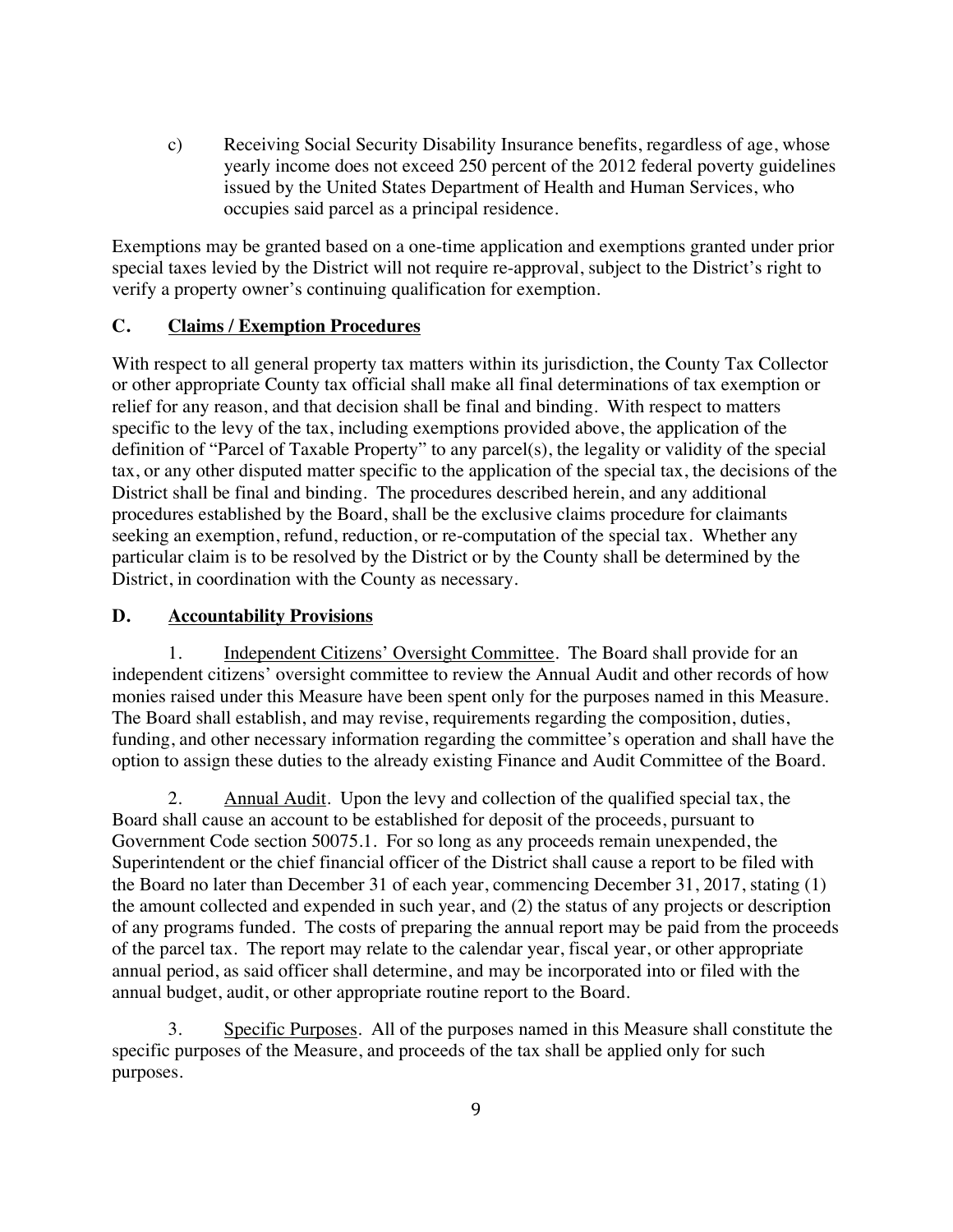# **E. Appropriations Limit**

Pursuant to California Constitution Article XIIIB and applicable laws, the appropriations limit for the District will be adjusted periodically by the aggregate sum collected by levy of this special tax. This provision shall be deemed to be declaratory of existing procedures governing District expenditures.

# **F. Protection of Funding**

Current law forbids any decrease in State or federal funding to the District resulting from the adoption of a special tax. However, if any such funding is reduced or affected because of the adoption of this local funding measure, then the Board may reduce the amount of the special taxes levied as necessary in order to restore such State or federal funding and/or maximize the District's fiscal position for the benefit of the educational program. As a result, whether directly or indirectly, no funding from this measure may be taken away by the State or federal governments.

# **G. Severability**

The Board hereby declares, and the voters by approving this measure concur, that every section, paragraph, sentence and clause of this measure has independent value, and the Board and the voters would have adopted each provision hereof regardless of every other provision hereof. Upon approval of this measure by the voters, should any part be found by a court of competent jurisdiction to be invalid for any reason, all remaining parts hereof shall remain in full force and effect to the fullest extent allowed by law.